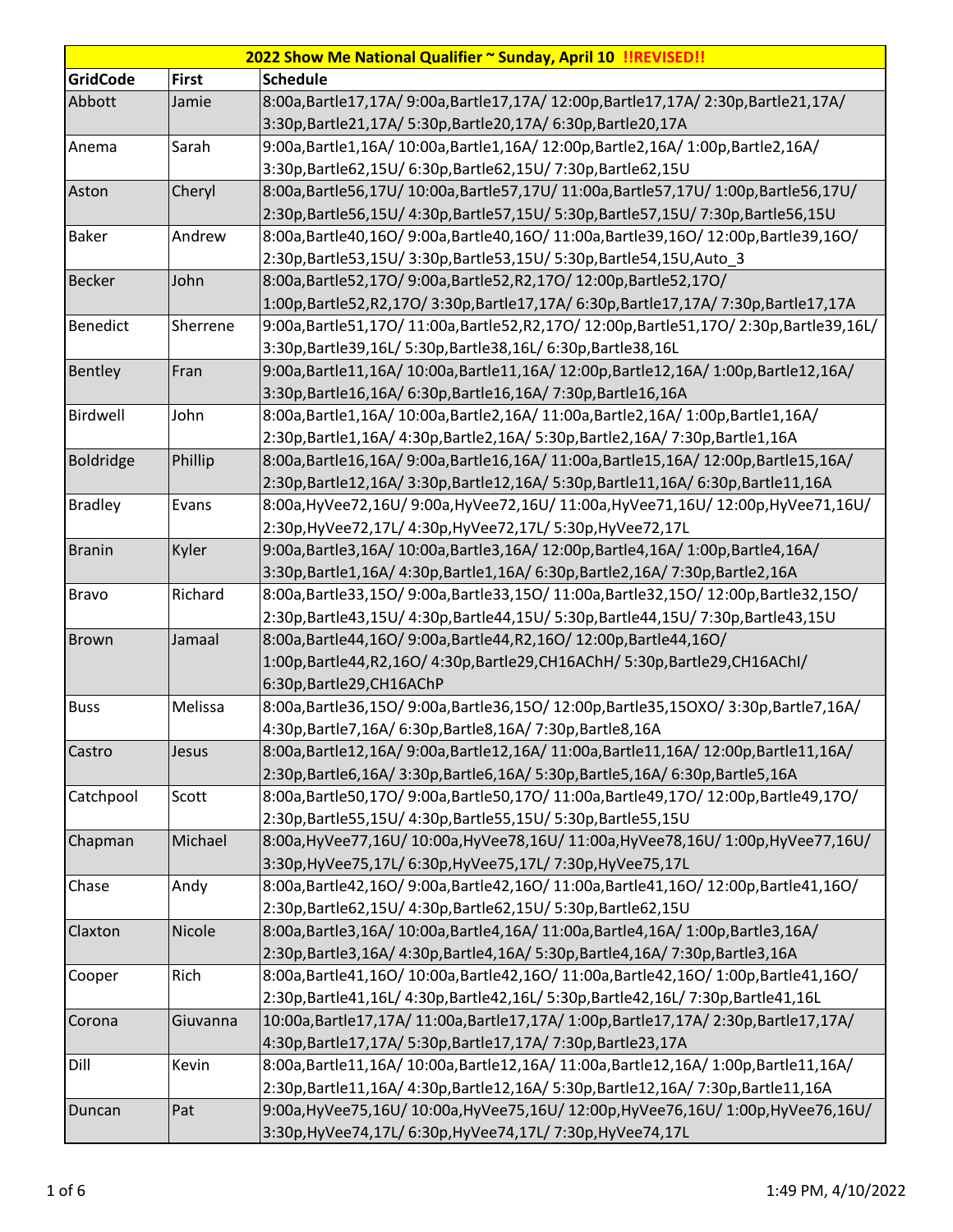| 2022 Show Me National Qualifier ~ Sunday, April 10 !!REVISED!! |              |                                                                                        |  |
|----------------------------------------------------------------|--------------|----------------------------------------------------------------------------------------|--|
| <b>GridCode</b>                                                | <b>First</b> | <b>Schedule</b>                                                                        |  |
| Dye                                                            | Tara         | 8:00a, HyVee82, 16U/ 9:00a, HyVee82, R2, 16U/ 12:00p, HyVee82, 16U/                    |  |
|                                                                |              | 1:00p,HyVee82,R2,16U/2:30p,HyVee82,17L/4:30p,HyVee82,17L/5:30p,HyVee82,17L             |  |
| Ewart                                                          | James        | 8:00a,Bartle52,R2,17O/9:00a,Bartle52,17O/11:00a,Bartle51,17O/1:00p,Bartle51,17O/       |  |
|                                                                |              | 2:30p,Bartle51,15U/ 4:30p,Bartle52,15U/ 5:30p,Bartle52,15U                             |  |
| Fosselius                                                      | Sheena       | 9:00a,Bartle30,15O/10:00a,Bartle30,15O/12:00p,Bartle31,15O/1:00p,Bartle31,15O/         |  |
|                                                                |              | 4:00p, Bartle 28, 17A, Auto_3/ 6:30p, Bartle 27, 17A / 7:30p, Bartle 27, 17A           |  |
| Garcia                                                         | Lionel       | 8:00a,Bartle49,17O/10:00a,Bartle50,17O/11:00a,Bartle50,17O/1:00p,Bartle49,17O/         |  |
|                                                                |              | 2:30p,Bartle49,15U/4:30p,Bartle50,15U/5:30p,Bartle50,15U/7:30p,Bartle49,15U            |  |
| Gard                                                           | Don          | 8:00a,Bartle48,17O/9:00a,Bartle48,17O/11:00a,Bartle47,17O/12:00p,Bartle47,17O/         |  |
|                                                                |              | 2:30p, Bartle 38, 16L/ 4:30p, Bartle 39, 16L/ 5:30p, Bartle 39, 16L                    |  |
| Garlitz                                                        | Rylen        | 9:00a,Bartle49,17O/10:00a,Bartle49,17O/12:00p,Bartle50,17O/1:00p,Bartle50,17O/         |  |
|                                                                |              | 4:00p,Bartle54,15U,Auto_3/ 6:30p,Bartle53,15U/ 7:30p,Bartle53,15U                      |  |
| Garner                                                         | Michael      | 8:00a,Bartle5,16A/10:00a,Bartle6,16A/11:00a,Bartle6,16A/1:00p,Bartle5,16A/             |  |
|                                                                |              | 2:30p,Bartle5,16A/ 4:30p,Bartle6,16A/ 5:30p,Bartle6,16A/ 7:30p,Bartle5,16A             |  |
| Gehrke                                                         | James        | 8:00a,Bartle2,16A/ 9:00a,Bartle2,16A/ 11:00a,Bartle1,16A/ 12:00p,Bartle1,16A/          |  |
|                                                                |              | 3:30p, Bartle 19, 17A/ 5:30p, Bartle 18, 17A/ 6:30p, Bartle 18, 17A                    |  |
| Gilliam                                                        | Dana         | 8:00a, Bartle61, 17U/ 9:00a, Bartle61, R2, 17U/ 12:00p, Bartle61, 17U/                 |  |
|                                                                |              | 1:00p,Bartle61,R2,17U/2:30p,Bartle61,15U/4:30p,Bartle61,15U/5:30p,Bartle61,15U/        |  |
|                                                                |              | 7:30p, Bartle 14, 16A                                                                  |  |
| Gonzalez                                                       | Jaime        | 9:00a,Bartle47,17O/10:00a,Bartle47,17O/12:00p,Bartle48,17O/1:00p,Bartle48,17O/         |  |
|                                                                |              | 3:30p,Bartle41,16L/ 4:30p,Bartle41,16L/ 6:30p,Bartle42,16L/ 7:30p,Bartle42,16L         |  |
| Goodall                                                        | Michael      | 8:00a, HyVee79,16U/10:00a, HyVee80,16U/11:00a, HyVee80,16U/1:00p, HyVee79,16U/         |  |
|                                                                |              | 2:30p,HyVee79,17L/ 3:30p,HyVee79,17L/ 5:30p,HyVee77,17L/ 6:30p,HyVee77,17L             |  |
|                                                                |              |                                                                                        |  |
| Grandpre                                                       | Alma         | 8:00a,Bartle61,R2,17U/9:00a,Bartle61,17U/11:00a,Bartle60,17U/1:00p,Bartle60,17U/       |  |
|                                                                |              | 2:30p,Bartle60,15U/4:30p,Bartle60,15U/5:30p,Bartle60,15U/7:30p,Bartle45,15U            |  |
|                                                                |              |                                                                                        |  |
| Greenland                                                      | Benjamin     | 9:00a,Bartle7,16A/10:00a,Bartle7,16A/12:00p,Bartle8,16A/1:00p,Bartle8,16A/             |  |
|                                                                |              | 3:30p,Bartle3,16A/ 4:30p,Bartle3,16A/ 6:30p,Bartle4,16A/ 7:30p,Bartle4,16A             |  |
| Gubbels                                                        | Charles      | 8:00a, HyVee71,16U/10:00a, HyVee72,16U/11:00a, HyVee72,16U/1:00p, HyVee71,16U/         |  |
|                                                                |              | 3:30p, HyVee 77, 17L/ 4:30p, HyVee 77, 17L/ 6:30p, HyVee 79, 17L/ 7:30p, HyVee 79, 17L |  |
|                                                                |              |                                                                                        |  |
| Gunter                                                         | Kimberly     | 9:00a,Bartle22,17A/ 10:00a,Bartle22,17A/ 12:00p,Bartle23,17A/ 1:00p,Bartle23,17A/      |  |
|                                                                |              | 3:30p,Bartle56,15U/4:30p,Bartle56,15U/6:30p,Bartle57,15U/7:30p,Bartle57,15U            |  |
| Hiemke                                                         | Eloise       | 8:00a, HyVee80,16U/9:00a, HyVee80,16U/11:00a, HyVee79,16U/12:00p, HyVee79,16U/         |  |
|                                                                |              | 2:30p, HyVee 74, 17L/ 4:30p, HyVee 74, 17L/ 5:30p, HyVee 74, 17L                       |  |
| HormazabalE                                                    | Eva          | 8:00a,Bartle28,15O/10:00a,Bartle29,15O/11:00a,Bartle29,15O/1:00p,Bartle28,15O/         |  |
|                                                                |              | 2:30p,Bartle48,15U/ 4:30p,Bartle48,15U/ 5:30p,Bartle48,15U                             |  |
| Huber                                                          | Chris        | 9:00a,Bartle39,16O/10:00a,Bartle39,16O/12:00p,Bartle40,16O/1:00p,Bartle40,16O/         |  |
|                                                                |              | 3:30p,Bartle49,15U/4:30p,Bartle49,15U/6:30p,Bartle50,15U/7:30p,Bartle50,15U            |  |
| Hunt                                                           | Matthew      | 8:00a,Bartle29,15O/9:00a,Bartle29,15O/11:00a,Bartle28,15O/12:00p,Bartle28,15O/         |  |
|                                                                |              | 2:30p, Municipal66, 16L/3:30p, Municipal66, 16L/6:30p, Municipal65, 16LXO              |  |
| Hutson                                                         | Nathaniel    | 8:00a,Bartle46,17O/9:00a,Bartle46,17O/11:00a,Bartle45,17O/12:00p,Bartle45,17O/         |  |
|                                                                |              | 2:30p,Bartle42,16L/3:30p,Bartle42,16L/5:30p,Bartle41,16L/6:30p,Bartle41,16L            |  |
| lehl                                                           | Ashley       | 8:00a,Bartle4,16A/ 9:00a,Bartle4,16A/ 11:00a,Bartle3,16A/ 12:00p,Bartle3,16A/          |  |
|                                                                |              | 2:30p,Bartle14,16A/ 3:30p,Bartle14,16A/ 5:30p,Bartle13,16A/ 6:30p,Bartle13,16A         |  |
| Jett                                                           | Denise       | 8:00a,Bartle32,15O/10:00a,Bartle33,15O/11:00a,Bartle33,15O/1:00p,Bartle32,15O/         |  |
|                                                                |              | 3:30p,Bartle38,16L/4:30p,Bartle38,16L/6:30p,Bartle39,16L/7:30p,Bartle39,16L            |  |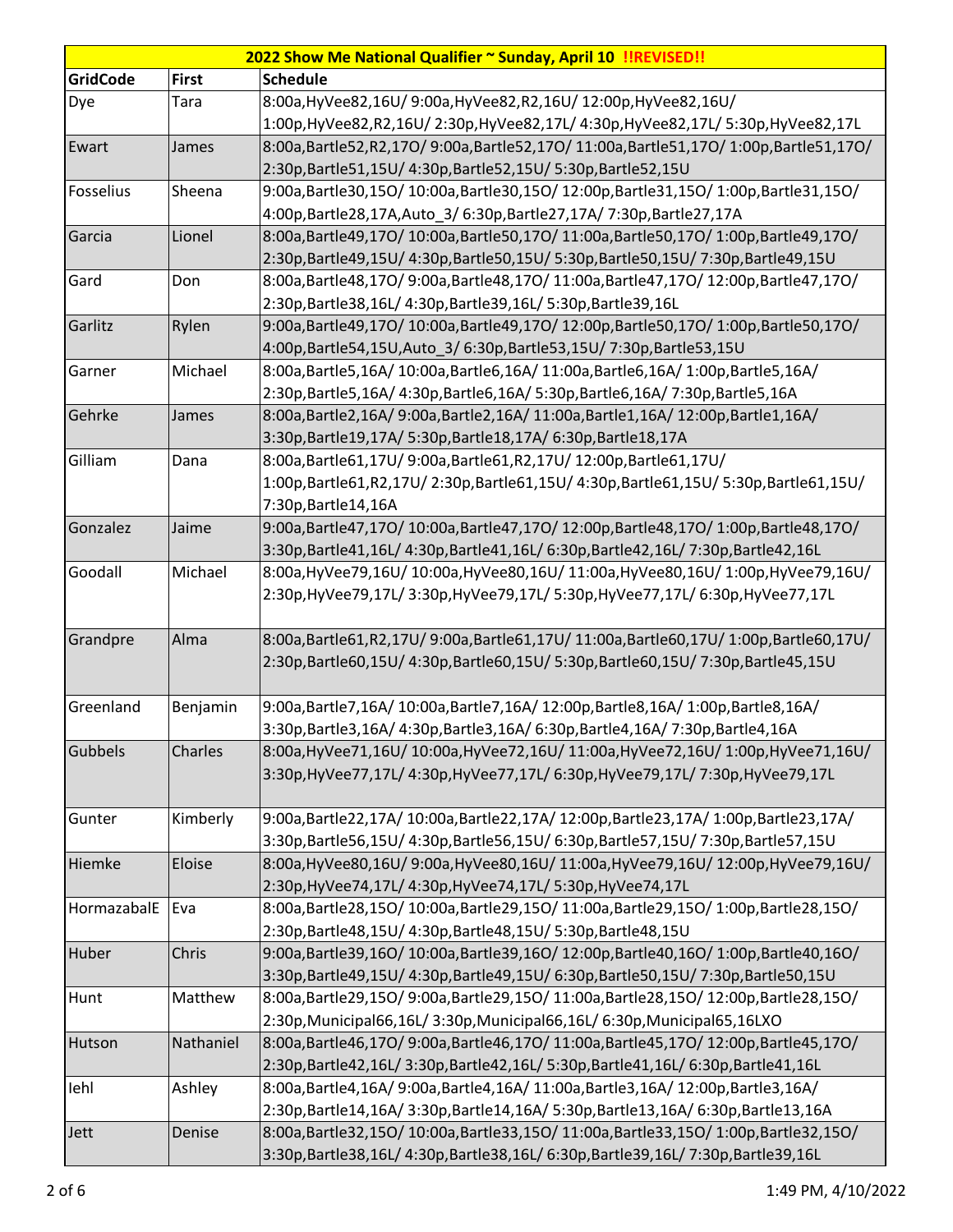| 2022 Show Me National Qualifier ~ Sunday, April 10 !!REVISED!! |               |                                                                                                       |  |
|----------------------------------------------------------------|---------------|-------------------------------------------------------------------------------------------------------|--|
| GridCode                                                       | <b>First</b>  | <b>Schedule</b>                                                                                       |  |
| Johannsen                                                      | Thomas        | 8:00a,Bartle7,16A/10:00a,Bartle8,16A/11:00a,Bartle8,16A/1:00p,Bartle7,16A/                            |  |
|                                                                |               | 2:30p,Bartle7,16A/ 4:30p,Bartle8,16A/ 5:30p,Bartle8,16A/ 7:30p,Bartle7,16A                            |  |
| JohnsonM                                                       | Matthew       | 9:00a,Bartle54,17U/10:00a,Bartle54,17U/12:00p,Bartle55,17U/1:00p,Bartle55,17U/                        |  |
|                                                                |               | 3:30p,Bartle45,15U/4:30p,Bartle45,15U/6:30p,Bartle46,15U/7:30p,Bartle46,15U                           |  |
| JohnstonJ                                                      | Janet         | 8:00a,Bartle9,16A/10:00a,Bartle10,16A/11:00a,Bartle10,16A/1:00p,Bartle9,16A/                          |  |
|                                                                |               | 2:30p,Bartle9,16A/ 4:30p,Bartle10,16A/ 5:30p,Bartle10,16A/ 7:30p,Bartle9,16A                          |  |
| JohnstonL                                                      | Leon          | 8:00a,Bartle6,16A/9:00a,Bartle6,16A/11:00a,Bartle5,16A/12:00p,Bartle5,16A/                            |  |
|                                                                |               | 2:30p, Bartle 27, 17A/ 3:30p, Bartle 27, 17A/ 5:30p, Bartle 28, 17A, Auto_3                           |  |
| Keeney                                                         | Paul          | 8:00a,Bartle55,17U/9:00a,Bartle55,17U/11:00a,Bartle54,17U/12:00p,Bartle54,17U/                        |  |
|                                                                |               | 2:30p, Municipal65, 16L/4:30p, Municipal66, 16L/6:30p, Municipal66, 16LXO                             |  |
| Kirlin                                                         | Mark          | 8:00a,Bartle57,17U/9:00a,Bartle57,17U/11:00a,Bartle56,17U/12:00p,Bartle56,17U/                        |  |
|                                                                |               | 2:30p, Municipal63, 16L/4:30p, Municipal64, 16L/5:30p, Municipal64, 16L/                              |  |
|                                                                |               | 7:30p, Municipal63, 16L                                                                               |  |
| Klassen                                                        | Cathy         | 8:00a,Bartle15,16A/10:00a,Bartle16,16A/11:00a,Bartle16,16A/1:00p,Bartle15,16A/                        |  |
|                                                                |               | 3:30p, Bartle 13, 16A/ 4:30p, Bartle 13, 16A/ 6:30p, Bartle 14, 16A                                   |  |
| Knuth                                                          | Debra         | 8:00a,Bartle19,17A/9:00a,Bartle19,17A/11:00a,Bartle18,17A/12:00p,Bartle18,17A/                        |  |
|                                                                |               | 2:30p,Bartle50,15U/3:30p,Bartle50,15U/5:30p,Bartle49,15U/6:30p,Bartle49,15U                           |  |
| Koch                                                           | Kay           | 8:00a,Bartle59,17U/9:00a,Bartle59,17U/11:00a,Bartle58,17U/12:00p,Bartle58,17U/                        |  |
|                                                                |               | 2:30p, Municipal64, 16L/3:30p, Municipal64, 16L/5:30p, Municipal63, 16L/                              |  |
|                                                                |               | 6:30p, Municipal63, 16L                                                                               |  |
| Kocour                                                         | Kent          | 8:00a,Bartle37,16O/10:00a,Bartle38,16O/11:00a,Bartle38,16O/1:00p,Bartle37,16O/                        |  |
|                                                                |               | 4:30p,Bartle32,CH16AChE/ 5:30p,Bartle32,CH16AChL/ 6:30p,Bartle32,CH16AChM                             |  |
| Kreul                                                          | Gil           | 9:00a, HyVee79,16U/10:00a, HyVee79,16U/12:00p, HyVee80,16U/1:00p, HyVee80,16U/                        |  |
|                                                                |               | 3:30p, HyVee76, 17L/ 6:30p, HyVee76, 17L/ 7:30p, HyVee76, 17L                                         |  |
| Kulas                                                          | Misty         | 8:00a,Bartle21,17A/9:00a,Bartle21,17A/11:00a,Bartle20,17A/12:00p,Bartle20,17A/                        |  |
|                                                                |               | 2:30p,Bartle10,16A/ 3:30p,Bartle10,16A/ 5:30p,Bartle9,16A/ 6:30p,Bartle9,16A                          |  |
| Le                                                             | Michael       | 10:00a,Bartle27,17A/ 11:00a,Bartle27,17A/ 1:00p,Bartle27,17A/ 3:30p,Bartle58,15U/                     |  |
|                                                                |               | 4:30p,Bartle58,15U/ 6:30p,Bartle59,15U/ 7:30p,Bartle59,15U                                            |  |
| Livingston                                                     | Rob           | 8:00a,Bartle60,17U/11:00a,Bartle61,17U/12:00p,Bartle61,R2,17U/1:00p,Bartle61,17U/                     |  |
|                                                                |               | 3:30p,Bartle31,CH16AChC/ 4:30p,Bartle31,CH16AChF/ 5:30p,Bartle31,CH16AChK/                            |  |
|                                                                |               | 7:30p, Bartle 51, 15U                                                                                 |  |
| Lopez                                                          | Mervin        | 9:00a,Bartle24,17A/10:00a,Bartle24,17A/12:00p,Bartle25,17A/1:00p,Bartle25,17A/                        |  |
|                                                                |               | 3:30p,Bartle20,17A/ 4:30p,Bartle20,17A/ 6:30p,Bartle21,17A/ 7:30p,Bartle21,17A                        |  |
| Lorimer                                                        | <b>Brian</b>  | 8:00a, HyVee73, 16U/ 10:00a, HyVee74, 16U/ 11:00a, HyVee74, 16U/ 1:00p, HyVee73, 16U/                 |  |
|                                                                |               | 2:30p, HyVee73, 17L/ 4:30p, HyVee73, 17L/ 5:30p, HyVee73, 17L                                         |  |
| Lundy                                                          | <b>Brooke</b> | 8:00a,Bartle24,17A/ 10:00a,Bartle25,17A/ 11:00a,Bartle25,17A/ 1:00p,Bartle24,17A/                     |  |
|                                                                |               | 3:30p,Bartle18,17A/ 4:30p,Bartle18,17A/ 6:30p,Bartle19,17A/ 7:30p,Bartle19,17A                        |  |
| Marcelino                                                      | Roger         | 8:00a,Bartle58,17U/10:00a,Bartle59,17U/11:00a,Bartle59,17U/1:00p,Bartle58,17U/                        |  |
|                                                                |               | 2:30p,Bartle58,15U/ 4:30p,Bartle59,15U/ 5:30p,Bartle59,15U/ 7:30p,Bartle58,15U                        |  |
| Martin                                                         | Jacqueline    | 8:00a,Bartle35,15O/10:00a,Bartle36,15O/12:00p,Bartle36,15OXO/2:30p,Bartle52,15U/                      |  |
|                                                                |               | 3:30p,Bartle52,15U/ 5:30p,Bartle51,15U/ 6:30p,Bartle51,15U                                            |  |
| Matabire                                                       |               | Kimberleigh 8:00a, Bartle38, 16O/ 9:00a, Bartle38, 16O/ 11:00a, Bartle37, 16O/ 12:00p, Bartle37, 16O/ |  |
|                                                                |               | 2:30p,Bartle46,15U/3:30p,Bartle46,15U/5:30p,Bartle45,15U/6:30p,Bartle45,15U                           |  |
| McLearen                                                       | Candyce       | 8:00a, HyVee81, 16U/ 11:00a, HyVee82, 16U/ 12:00p, HyVee82, R2, 16U/                                  |  |
|                                                                |               | 1:00p, HyVee82, 16U/ 3:30p, HyVee82, 17L/ 6:30p, HyVee82, 17L/ 7:30p, HyVee82, 17L                    |  |
| Mercado                                                        | Gabriel       | 8:00a,Bartle20,17A/ 10:00a,Bartle21,17A/ 11:00a,Bartle21,17A/ 1:00p,Bartle20,17A/                     |  |
|                                                                |               | 2:30p,Bartle20,17A/ 4:30p,Bartle21,17A/ 5:30p,Bartle21,17A/ 7:30p,Bartle20,17A                        |  |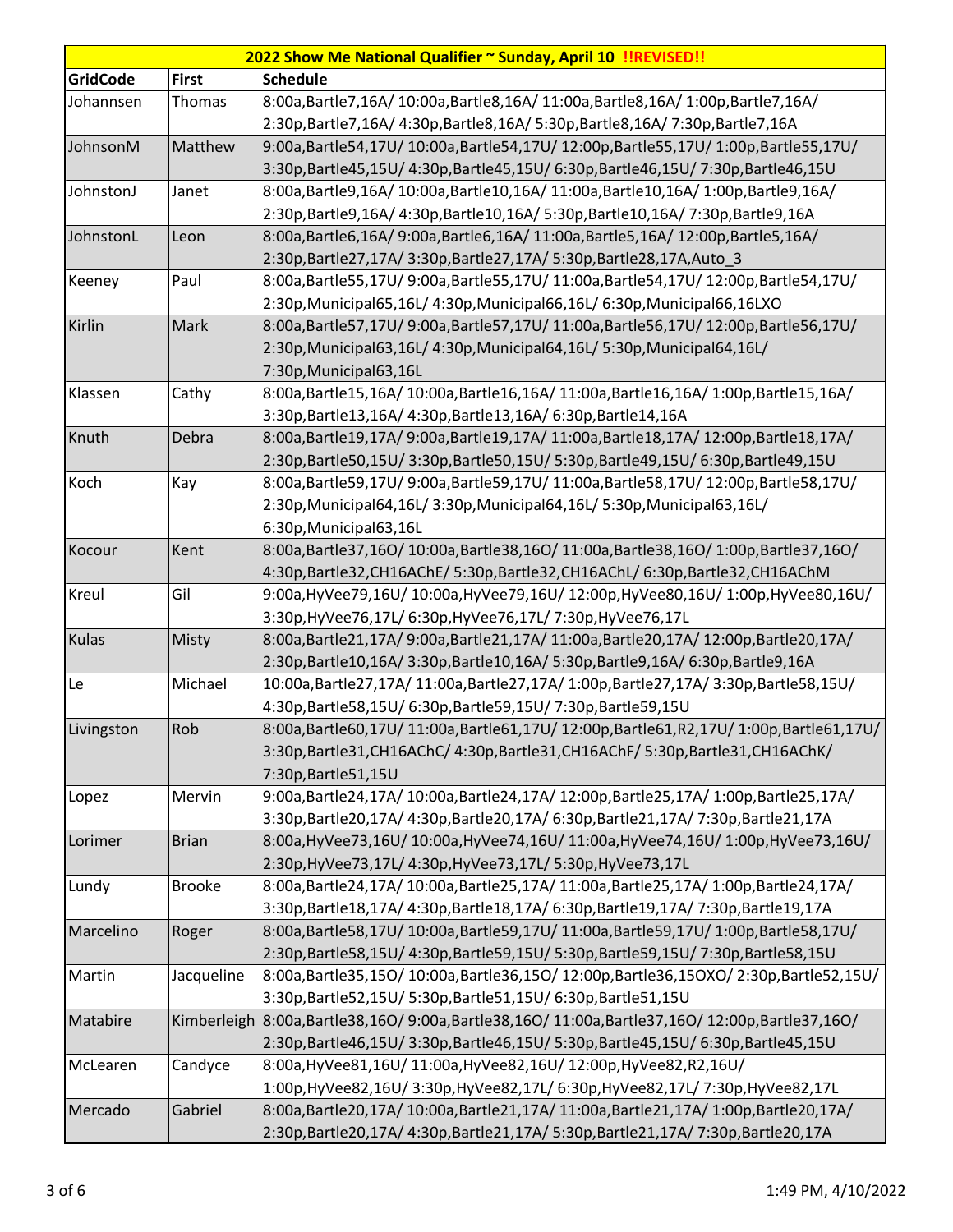| 2022 Show Me National Qualifier ~ Sunday, April 10 !! REVISED!! |                |                                                                                                       |  |
|-----------------------------------------------------------------|----------------|-------------------------------------------------------------------------------------------------------|--|
| <b>GridCode</b>                                                 | <b>First</b>   | <b>Schedule</b>                                                                                       |  |
| Mertz                                                           | Jim            | 8:00a,Bartle14,16A/9:00a,Bartle14,16A/11:00a,Bartle13,16A/12:00p,Bartle13,16A/                        |  |
|                                                                 |                | 2:30p,Bartle2,16A/ 3:30p,Bartle2,16A/ 5:30p,Bartle1,16A/ 6:30p,Bartle1,16A                            |  |
| Messer                                                          | Brooklynn      | 8:00a,Bartle43,16O/11:00a,Bartle44,16O/12:00p,Bartle44,R2,16O/1:00p,Bartle44,16O/                     |  |
|                                                                 |                | 3:30p, Bartle 32, CH16AChD/ 5:30p, Bartle 34, CH17A8/ 6:30p, Bartle 34, CH17A11                       |  |
|                                                                 |                |                                                                                                       |  |
| Munsterman                                                      | Junior         | 8:00a,Bartle13,16A/10:00a,Bartle14,16A/11:00a,Bartle14,16A/1:00p,Bartle13,16A/                        |  |
|                                                                 |                | 2:30p,Bartle13,16A/ 4:30p,Bartle14,16A/ 5:30p,Bartle14,16A/ 7:30p,Bartle13,16A                        |  |
| <b>Norris</b>                                                   | Baylea         | 9:00a,Bartle35,15O/10:00a,Bartle35,15O/1:00p,Bartle35,15OXO/2:30p,Bartle35,16L/                       |  |
|                                                                 |                | 4:30p,Bartle36,16L/ 5:30p,Bartle36,16L/ 7:30p,Bartle35,16L                                            |  |
| OrtizF                                                          | Fernando       | 9:00a,Bartle56,17U/10:00a,Bartle56,17U/12:00p,Bartle57,17U/1:00p,Bartle57,17U/                        |  |
|                                                                 |                | 3:30p,Bartle55,15U/ 6:30p,Bartle55,15U/ 7:30p,Bartle55,15U                                            |  |
| Pacheco                                                         | Alfredo        | 8:00a,Bartle31,15O/9:00a,Bartle31,15O/11:00a,Bartle30,15O/12:00p,Bartle30,15O/                        |  |
|                                                                 |                | 2:30p, Bartle 28, 17A, Auto_3/ 4:30p, Bartle 27, 17A / 5:30p, Bartle 27, 17A                          |  |
| Padilla                                                         | Ricardo        | 9:00a,Bartle37,16O/10:00a,Bartle37,16O/12:00p,Bartle38,16O/1:00p,Bartle38,16O/                        |  |
|                                                                 |                | 3:30p,Bartle61,15U/ 6:30p,Bartle61,15U/ 7:30p,Bartle61,15U                                            |  |
| Rastok                                                          | <b>Thomas</b>  | 8:00a,Bartle51,17O/11:00a,Bartle52,17O/12:00p,Bartle52,R2,17O/1:00p,Bartle52,17O/                     |  |
|                                                                 |                | 3:30p,Bartle30,CH16AChB/ 4:30p,Bartle30,CH16AChG/ 6:30p,Bartle31,CH16AChN                             |  |
|                                                                 |                |                                                                                                       |  |
| Rhodes                                                          |                | Christopher 8:00a, Bartle54,17U/ 10:00a, Bartle55,17U/ 11:00a, Bartle55,17U/ 1:00p, Bartle54,17U/     |  |
|                                                                 |                | 3:30p, Bartle48, 15U/ 6:30p, Bartle48, 15U/ 7:30p, Bartle48, 15U                                      |  |
| RiveraJ                                                         | Jorge          | 9:00a,Bartle18,17A/10:00a,Bartle18,17A/12:00p,Bartle19,17A/1:00p,Bartle19,17A/                        |  |
|                                                                 |                | 2:30p, Bartle 16, 16A/ 4:30p, Bartle 16, 16A/ 5:30p, Bartle 16, 16A                                   |  |
| RiveraM                                                         | Mineily        | 8:00a,Bartle25,17A/9:00a,Bartle25,17A/11:00a,Bartle24,17A/12:00p,Bartle24,17A/                        |  |
|                                                                 |                | 2:30p,Bartle45,15U/ 4:30p,Bartle46,15U/ 5:30p,Bartle46,15U                                            |  |
| Rodriguez                                                       | Jose           | 8:00a,Bartle39,16O/10:00a,Bartle40,16O/11:00a,Bartle40,16O/1:00p,Bartle39,16O/                        |  |
|                                                                 |                | 3:30p,Bartle51,15U/4:30p,Bartle51,15U/6:30p,Bartle52,15U/7:30p,Bartle52,15U                           |  |
| Rogers                                                          | Daniel         | 9:00a,Bartle60,17U/11:00a,Bartle61,R2,17U/12:00p,Bartle60,17U/2:30p,Bartle36,16L/                     |  |
|                                                                 |                | 3:30p,Bartle36,16L/ 5:30p,Bartle35,16L/ 6:30p,Bartle35,16L                                            |  |
| Routsong                                                        | Michael        | 9:00a, HyVee73,16U/10:00a, HyVee73,16U/12:00p, HyVee74,16U/1:00p, HyVee74,16U/                        |  |
|                                                                 |                | 3:30p, HyVee 72, 17L/ 6:30p, HyVee 72, 17L/ 7:30p, HyVee 72, 17L                                      |  |
| Salmen                                                          | Timothy        | 9:00a,Bartle58,17U/10:00a,Bartle58,17U/12:00p,Bartle59,17U/1:00p,Bartle59,17U/                        |  |
| Scannell                                                        | Jeff           | 3:30p, Municipal65, 16L/ 4:30p, Municipal65, 16L/ 7:30p, Municipal65, 16LXO                           |  |
|                                                                 |                | 9:00a,Bartle28,15O/10:00a,Bartle28,15O/12:00p,Bartle29,15O/1:00p,Bartle29,15O/                        |  |
|                                                                 |                | 3:30p, Municipal63, 16L/ 4:30p, Municipal63, 16L/ 6:30p, Municipal64, 16L/<br>7:30p, Municipal64, 16L |  |
| Schmitz                                                         | <b>Brooke</b>  | 9:00a,Bartle13,16A/10:00a,Bartle13,16A/12:00p,Bartle14,16A/1:00p,Bartle14,16A/                        |  |
|                                                                 |                | 3:30p,Bartle9,16A/ 4:30p,Bartle9,16A/ 6:30p,Bartle10,16A                                              |  |
| Sepulveda                                                       | Felix          | 9:00a,Bartle45,17O/10:00a,Bartle45,17O/12:00p,Bartle46,17O/1:00p,Bartle46,17O/                        |  |
|                                                                 |                | 3:30p,Bartle60,15U/ 6:30p,Bartle60,15U/ 7:30p,Bartle60,15U                                            |  |
| <b>Sharples</b>                                                 | Cheryl         | 8:00a,Bartle8,16A/ 9:00a,Bartle8,16A/ 11:00a,Bartle7,16A/ 12:00p,Bartle7,16A/                         |  |
|                                                                 |                | 2:30p,Bartle57,15U/3:30p,Bartle57,15U/5:30p,Bartle56,15U/6:30p,Bartle56,15U                           |  |
| Shrum                                                           | Peggy          | 8:00a,Bartle27,17A/9:00a,Bartle27,17A/12:00p,Bartle27,17A/2:30p,Bartle8,16A/                          |  |
|                                                                 |                | 3:30p, Bartle 8, 16A / 5:30p, Bartle 7, 16A / 6:30p, Bartle 7, 16A                                    |  |
| Skinner                                                         | <b>Bradley</b> | 8:00a,Bartle22,17A/10:00a,Bartle23,17A/11:00a,Bartle23,17A/1:00p,Bartle22,17A/                        |  |
|                                                                 |                | 2:30p,Bartle22,17A/ 4:30p,Bartle23,17A/ 5:30p,Bartle23,17A/ 7:30p,Bartle22,17A                        |  |
| SmithA                                                          | Angela         | 10:00a,Bartle26,17A/ 11:00a,Bartle26,17A/ 1:00p,Bartle26,17A/ 3:30p,Bartle22,17A/                     |  |
|                                                                 |                | 4:30p,Bartle22,17A/ 6:30p,Bartle23,17A/ 7:30p,Bartle10,16A                                            |  |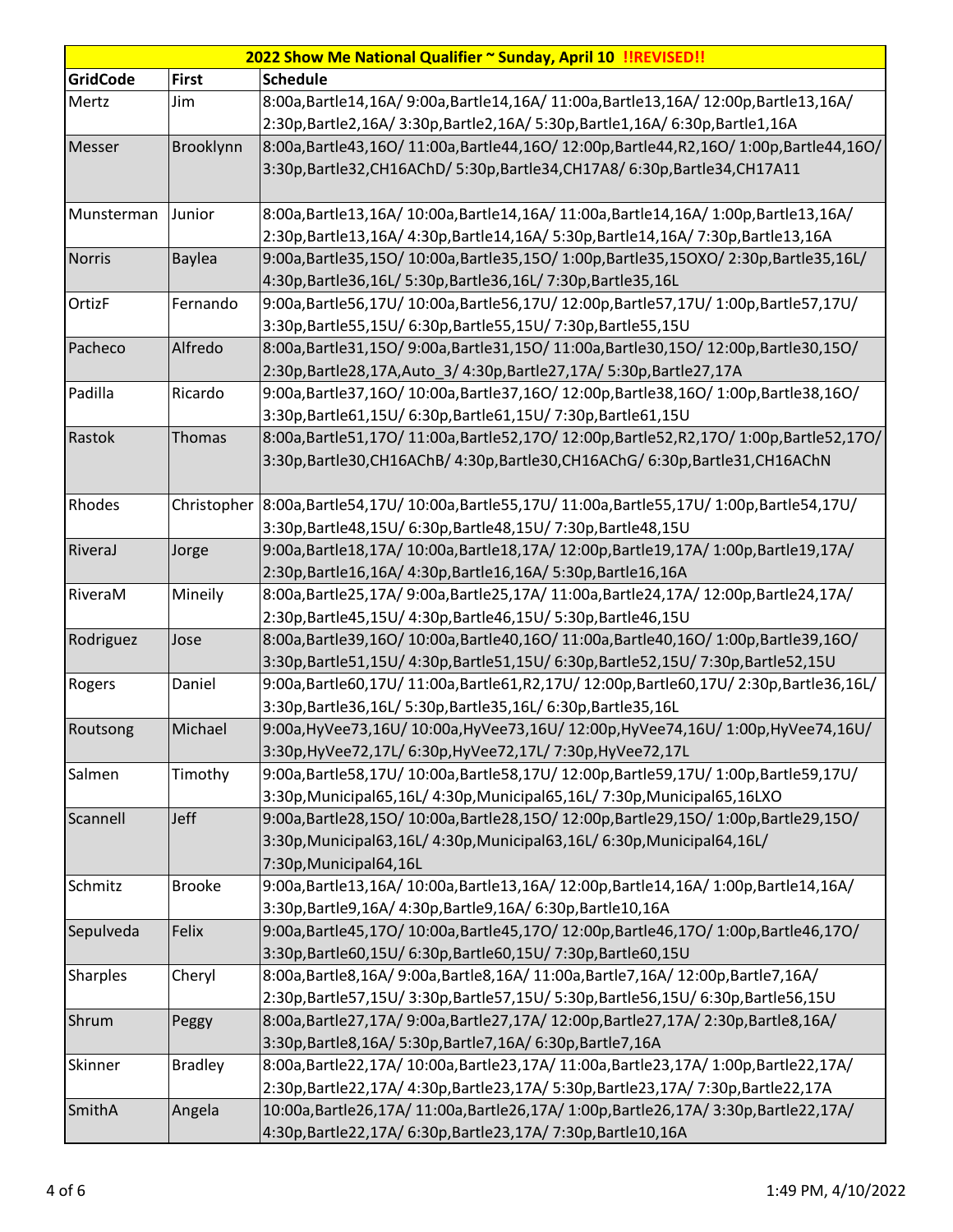|                        | 2022 Show Me National Qualifier ~ Sunday, April 10 !!REVISED!! |                                                                                       |  |  |
|------------------------|----------------------------------------------------------------|---------------------------------------------------------------------------------------|--|--|
| <b>GridCode</b>        | <b>First</b>                                                   | <b>Schedule</b>                                                                       |  |  |
| SmithS                 | <b>Steve</b>                                                   | 8:00a, HyVee78, 16U/ 9:00a, HyVee78, 16U/ 11:00a, HyVee77, 16U/ 12:00p, HyVee77, 16U/ |  |  |
|                        |                                                                | 2:30p, HyVee80, 17L/ 4:30p, HyVee81, 17L/ 5:30p, HyVee81, 17L/ 7:30p, HyVee80, 17L    |  |  |
|                        |                                                                |                                                                                       |  |  |
| Snider                 | Larry                                                          | 9:00a,Bartle9,16A/10:00a,Bartle9,16A/12:00p,Bartle10,16A/1:00p,Bartle10,16A/          |  |  |
|                        |                                                                | 3:30p,Bartle5,16A/ 4:30p,Bartle5,16A/ 6:30p,Bartle6,16A/ 7:30p,Bartle6,16A            |  |  |
| Stanley                | William                                                        | 9:00a, Bartle43, 16O/ 11:00a, Bartle44, R2, 16O/ 12:00p, Bartle43, 16O/               |  |  |
|                        |                                                                | 3:30p,Bartle37,CH17A3/ 4:30p,Bartle37,CH17A4/ 5:30p,Bartle37,CH17A9/                  |  |  |
|                        |                                                                | 7:30p, Bartle 36, 16L                                                                 |  |  |
| Stejskal               | Ryan                                                           | 9:00a, HyVee81, 16U/ 11:00a, HyVee82, R2, 16U/ 12:00p, HyVee81, 16U/                  |  |  |
|                        |                                                                | 2:30p,HyVee77,17L/ 4:30p,HyVee79,17L/ 5:30p,HyVee79,17L/ 7:30p,HyVee77,17L            |  |  |
| <b>Stephens</b>        | <b>Travis</b>                                                  | 8:00a,Bartle30,15O/10:00a,Bartle31,15O/11:00a,Bartle31,15O/1:00p,Bartle30,15O/        |  |  |
|                        |                                                                | 2:30p,Bartle23,17A/3:30p,Bartle23,17A/5:30p,Bartle22,17A/6:30p,Bartle22,17A           |  |  |
| <b>Sullins</b>         | Nathan                                                         | 8:00a,HyVee76,16U/9:00a,HyVee76,16U/11:00a,HyVee75,16U/12:00p,HyVee75,16U             |  |  |
|                        |                                                                |                                                                                       |  |  |
| Sutor                  | April                                                          | 8:00a, HyVee74,16U/9:00a, HyVee74,16U/11:00a, HyVee73,16U/12:00p, HyVee73,16U/        |  |  |
|                        |                                                                | 2:30p, HyVee 76, 17L/ 4:30p, HyVee 76, 17L/ 5:30p, HyVee 76, 17L                      |  |  |
| Swanson                | <b>Bryce</b>                                                   | 8:00a,Bartle23,17A/9:00a,Bartle23,17A/11:00a,Bartle22,17A/12:00p,Bartle22,17A/        |  |  |
|                        |                                                                | 2:30p,Bartle59,15U/3:30p,Bartle59,15U/5:30p,Bartle58,15U/6:30p,Bartle58,15U           |  |  |
| Taylor                 | Charlie                                                        | 8:00a,Bartle18,17A/ 10:00a,Bartle19,17A/ 11:00a,Bartle19,17A/ 1:00p,Bartle18,17A/     |  |  |
|                        |                                                                | 2:30p,Bartle18,17A/2:30p,Bartle19,17A/4:30p,Bartle19,17A/5:30p,Bartle19,17A/          |  |  |
|                        |                                                                | 7:30p, Bartle 18, 17A                                                                 |  |  |
| <b>Thomas</b>          | Steve                                                          | 8:00a,Bartle47,17O/10:00a,Bartle48,17O/11:00a,Bartle48,17O/1:00p,Bartle47,17O/        |  |  |
|                        |                                                                | 3:30p,Bartle29,CH16AChA/5:30p,Bartle30,CH16AChJ/6:30p,Bartle30,CH16AChO               |  |  |
| Turntine               | <b>Bob</b>                                                     | 9:00a, Bartle5, 16A/ 10:00a, Bartle5, 16A/ 12:00p, Bartle6, 16A/ 1:00p, Bartle6, 16A/ |  |  |
|                        |                                                                | 2:30p, Bartle 54, 15U, Auto_3/4:30p, Bartle 53, 15U / 5:30p, Bartle 53, 15U           |  |  |
| VanderMeerJ            | Jennifer                                                       | 8:00a,Bartle44,R2,16O/9:00a,Bartle44,16O/11:00a,Bartle43,16O/1:00p,Bartle43,16O/      |  |  |
|                        |                                                                | 3:30p,Bartle34,CH17A2/ 4:30p,Bartle34,CH17A5/ 6:30p,Bartle37,CH17A10                  |  |  |
|                        |                                                                |                                                                                       |  |  |
| Veitenheimer Stephanie |                                                                | 9:00a,Bartle32,15O/10:00a,Bartle32,15O/12:00p,Bartle33,15O/1:00p,Bartle33,15O/        |  |  |
|                        |                                                                | 2:30p,Bartle40,17A/ 4:30p,Bartle25,17A/ 5:30p,Bartle25,17A/ 7:30p,Bartle40,17A        |  |  |
| Waldman                | Kenneth                                                        | 8:00a,Bartle10,16A/9:00a,Bartle10,16A/11:00a,Bartle9,16A/12:00p,Bartle9,16A/          |  |  |
|                        |                                                                | 2:30p,Bartle4,16A/ 3:30p,Bartle4,16A/ 5:30p,Bartle3,16A/ 6:30p,Bartle3,16A            |  |  |
| WallenburgM Marlin     |                                                                | 9:00a,Bartle41,16O/10:00a,Bartle41,16O/12:00p,Bartle42,16O/1:00p,Bartle42,16O/        |  |  |
|                        |                                                                | 3:30p,Bartle35,16L/ 4:30p,Bartle35,16L/ 6:30p,Bartle36,16L                            |  |  |
| WallenburgR            | Roger                                                          | 9:00a,Bartle20,17A/10:00a,Bartle20,17A/12:00p,Bartle21,17A/1:00p,Bartle21,17A/        |  |  |
|                        |                                                                | 3:30p,Bartle40,17A/ 4:30p,Bartle40,17A/ 6:30p,Bartle25,17A/ 7:30p,Bartle25,17A        |  |  |
| WelchL                 | Lindsay                                                        | 9:00a, HyVee77, 16U/ 10:00a, HyVee77, 16U/ 12:00p, HyVee78, 16U/ 1:00p, HyVee78, 16U/ |  |  |
|                        |                                                                | 3:30p, HyVee80, 17L/ 4:30p, HyVee80, 17L/ 6:30p, HyVee81, 17L/ 7:30p, HyVee81, 15UX3  |  |  |
|                        |                                                                |                                                                                       |  |  |
| WelchM                 | Marcy                                                          | 9:00a,HyVee71,16U/10:00a,HyVee71,16U/12:00p,HyVee72,16U/1:00p,HyVee72,16U/            |  |  |
|                        |                                                                | 3:30p, HyVee 73, 17L/ 6:30p, HyVee 73, 17L/ 7:30p, HyVee 73, 17L                      |  |  |
| Werner                 | Craig                                                          | 8:00a,Bartle45,17O/10:00a,Bartle46,17O/11:00a,Bartle46,17O/1:00p,Bartle45,17O/        |  |  |
|                        |                                                                | 3:30p,Bartle33,CH17A1/4:30p,Bartle33,CH17A6/5:30p,Bartle33,CH17A7/                    |  |  |
|                        |                                                                | 7:30p, Bartle 38, 16L                                                                 |  |  |
| WhiteL                 | Leonard                                                        | 9:00a,Bartle15,16A/10:00a,Bartle15,16A/12:00p,Bartle16,16A/1:00p,Bartle16,16A/        |  |  |
|                        |                                                                | 3:30p,Bartle11,16A/ 4:30p,Bartle11,16A/ 6:30p,Bartle12,16A/ 7:30p,Bartle12,16A        |  |  |
| WhiteP                 | Peggy                                                          | 8:00a,Bartle34,15O/9:00a,Bartle34,15O/12:00p,Bartle34,15O/2:30p,Bartle44,15U/         |  |  |
|                        |                                                                | 3:30p, Bartle44, 15U/ 5:30p, Bartle43, 15U/ 6:30p, Bartle43, 15U                      |  |  |